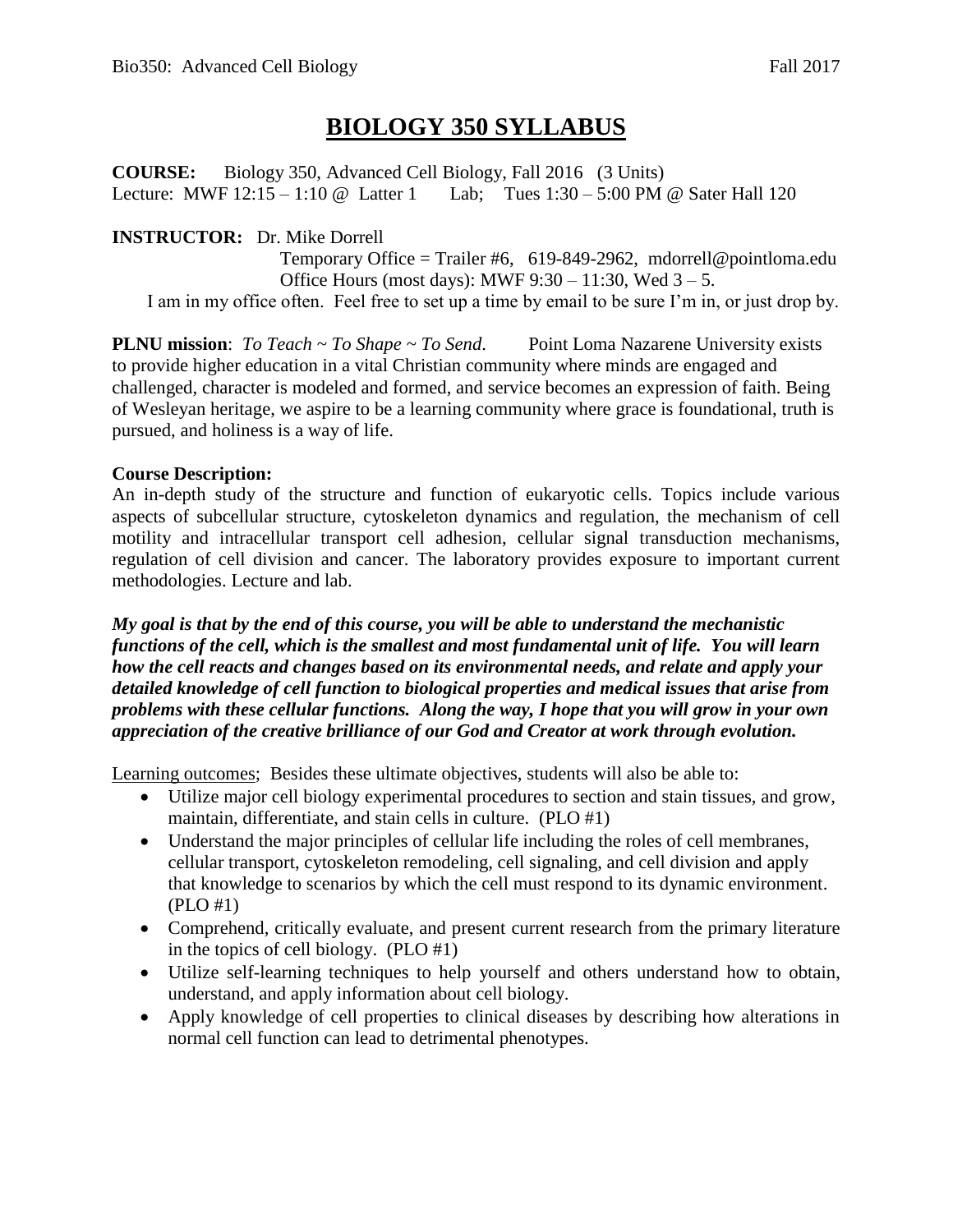# **REQUIRED TEXTS:** \*\*Alberts et. al., Molecular Biology of the Cell, 6<sup>th</sup> Ed., (Big blue book) Garland Science, New York, 2014.

The Immortal Life of Henrietta Lacks; by Rebecca Skloot

*\*\*I realize that this is a thick and expensive textbook. However, this textbook is a great resource for Biology in general. I can tell you from experience that it will be a wonderful reference as you prepare for Graduate or Medical school, and while you are studying, or employed in, anything related to biology. Plus, after evaluating many texts, it doesn't cost much more that other text options.* 

**EVALUATION AND GRADING**; Letter grades will be assigned at the end of the course based on your percentage of total possible points, according to the following **approximate** scale:

| A                           | $90 - 100\%$ |
|-----------------------------|--------------|
| R                           | $80 - 89\%$  |
| $\mathcal{C}_{\mathcal{C}}$ | $70 - 79\%$  |
| Ð                           | $60 - 69\%$  |
| NC/F                        | $< 60\%$     |

**As a general rule +/- 3% from the cutoff grades will usually be given +/- grades. For example, 87 – 90 would be a B+ and 90 – 93% would be an A-. Ultimately however, plusses and minuses (***e.g.***, B+/A-) will be determined at the instructor's discretion. A major factor in this decision will be consistent** *class participation and preparation***.** 

### **Grading scale:**

| Laboratory grade                     | 15%  |  |
|--------------------------------------|------|--|
| Individual worksheets / crosswords   | 10%  |  |
| Primary literature presentation      | 10%  |  |
| 2-page summaries                     | 5%   |  |
| Mixed group problems                 | 7%   |  |
| Group participation and contribution | 8%   |  |
| Midterms                             | 30%  |  |
| Final exam                           | 15%  |  |
| Total                                | 100% |  |

### **COURSE FORMAT**:

### Theory behind active learning:

The overall format for this class is likely to be different from most other courses that you have taken throughout your educational career. Extensive data has effectively demonstrated that students learn better by taking part in the learning process, a process called 'active learning', which provides opportunities for students to meaningfully talk and listen, write, read, and reflect on the content, ideas, issues, and concerns of an academic subject." (Meyers and Jones, *Promoting active learning; strategies for the college classroom*. San Franscisco: Jossey-Bass). In addition, with the technology available today, science is becoming less and less about memorizing certain facts, and more and more about learning to think, analyze, and evaluate information scientifically. To this end, this course will incorporate several active learning techniques, a few of which are referred to as 'Jigsaw' and 'peer teaching'.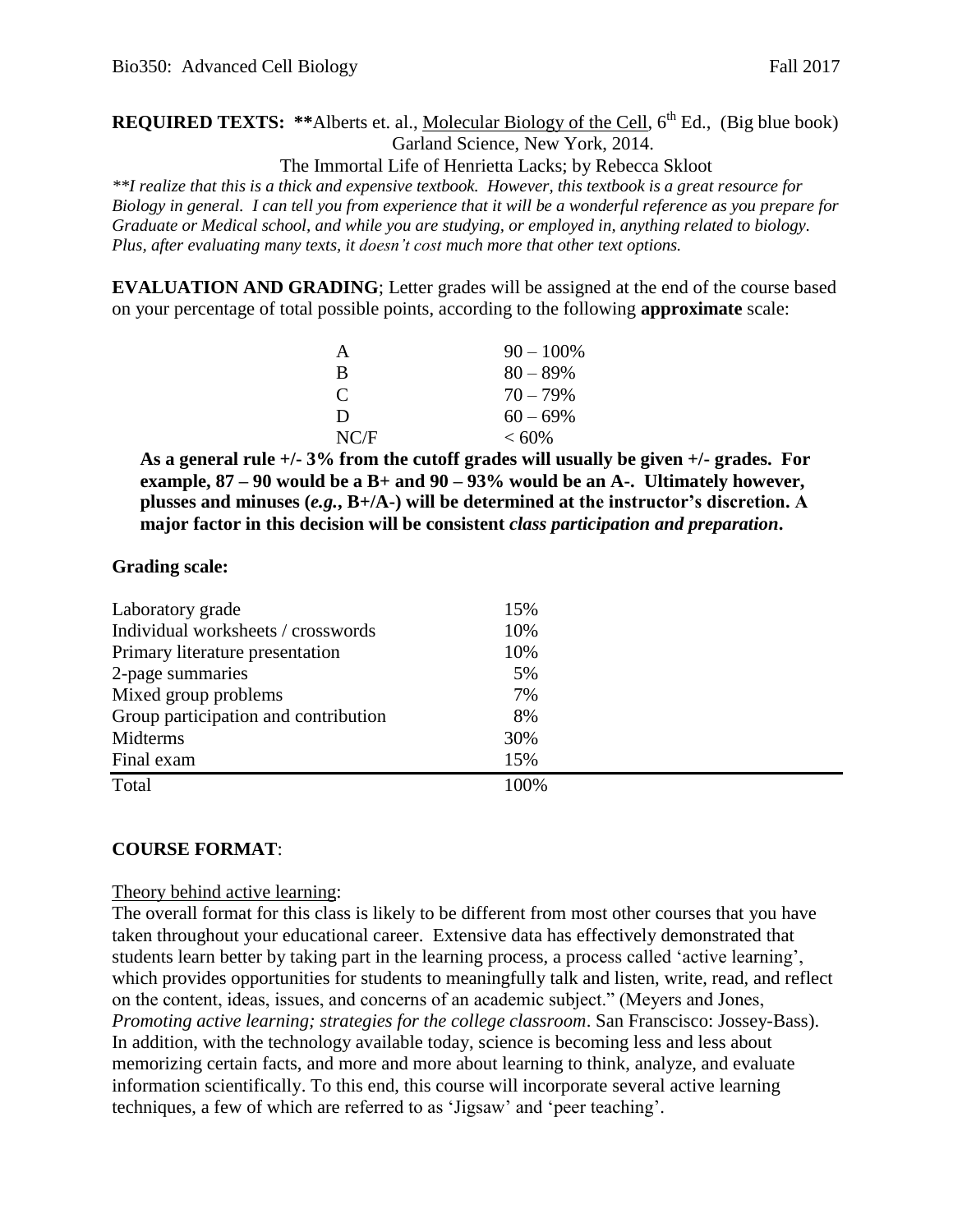### Classroom participation / Jigsaw learning / Peer teaching:

Students will be in charge of learning a portion of each unit on their own and then teaching that portion to the other members of a mixed group of students assigned different portions of the unit content. The group will work together to answer various questions and solve different problems both in and out of class.

### Jigsaw / Peer teaching format:

Students will be assigned to one of 5 different groups. For each unit, different groups will be assigned portions of the content (rotating throughout the course)

### *General timetable within each unit*:

### **Day 1: Introduction**

- Exercise designed to initiate interest in, and thoughts about, the topic.
- Background information necessary to understand your assigned portions.

### **Day 2: Same group discussions and exercises**

- Student discussion in groups with others assigned the same topic portion
- Come to class having completed the individual unit worksheet.
	- o Submit to Canvas for grading **PRIOR** to class on that day.
	- o Bring a copy for yourself to use as part of the discussion / teaching
- Discuss the assigned topic with peers who were assigned the same content
	- o Revise misconceptions and clear up confusing aspects
	- o Prepare / practice effective teaching of the key concepts and figures
	- o Use instructor to help clarify any aspect that is unclear.

### **Prior to mixed group work (prior to Unit day 3):**

- o Submit a concise 2-page summary to Canvas **PRIOR** to the next class
- o Come prepared to describe and teach your content in mixed group

### **Days 3 – 4: Mixed group work.**

- Students will assemble in assigned mixed groups
- Students will teach each other their own assigned content  $(\sim 20 \text{ minutes each})$
- Throughout the group work, the professor will be helping clear up confusion

### **Days 5 – 8 (# of days vary slightly): Concept clarification and group problem work**

- Instructor led discussions / lectures about different topics within the unit
	- o Further implementation and application of the learned concepts such as how these relate to disease, normal cellular life and function, etc.
	- o Clarifications of commonly misunderstood concepts
- Periodically during discussion, we will introduce a problem from the mixed group questions that you are to work on together in class with your mixed group.
- You should be working as a group some outside of class to complete the other mixed group problems. *Note: I take group participation and evaluations very seriously so you should be sure to be pulling your own weight when questions require some time and effort outside of class to complete.*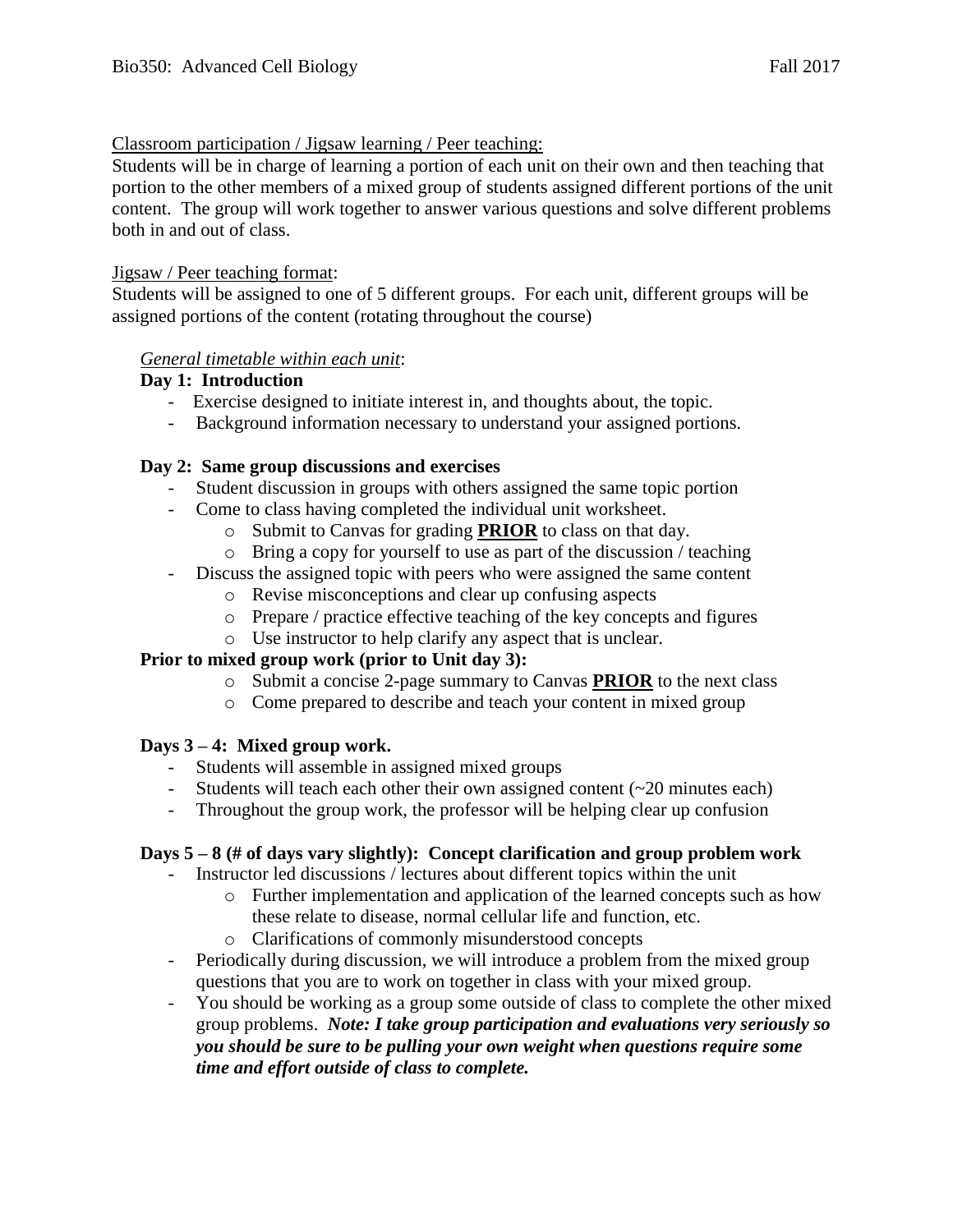# **Course Homework and Assessment Descriptions:**

### **Worksheets:**

In order to help you focus your thoughts while studying your particular assigned content, you will be given a worksheet to complete. These will be due before you meet in same groups (day 2 of the unit) so that you can bring the completed worksheet to class and use it to confer with students who were assigned the same content. Your individual worksheet is to be submitted to Canvas prior to the same groups class (**NO LATE SUBMISSIONS WILL BE ACCEPTED**). You will then work in "same group" with others assigned the same content, helping to explain important concepts and eliminate misconceptions and confusion. Please use your professor during this time (ASK QUESTIONS OF ME). If one considers the 2-page summaries, the mixed group work and participation, these worksheets really will help contribute to  $\sim$ 30% of your grade (at least indirectly) and thus should be taken very seriously.

### **2-page summaries:**

There is a lot of content in this class. A big part of the success of this format is dependent on each student working hard to understand their assigned content to such a degree that he/she can adequately teach that content to other students and use their knowledge to help with the group answer problem sets. In order to help orient your thoughts into a concise package, you are required to make a 2-page summary of the main ideas and the details of the information contained in your particular content area. The 2-page summary **MUST BE 12-point font (Times New Roman), 1 ½ spaced lines, and less than 2 pages long**. You may find it difficult to adequately describe all of the pertinent information in this small a space, but this is part of the point…to force you to think about, and understand, the content in such depth that this becomes possible, thus making teaching it to others much easier. This will also help you practice to communicate the important concepts without extraneous verbage. You will print out copies of the summary for each of your mixed group members for use in teaching during mixed group work. The summary can be started at any time and is to be submitted individually, but you should use your 'same group' work to help you complete it. Submit via Canvas.

### **Mixed group problems**

Groups of 5 or 6, with one person from each content area, will assemble and help teach each other the various content that everyone is ultimately responsible for in each unit. To help you assemble the information from each member of the group, the groups will work on, and turn in, various problem sets. These should be uploaded to Canvas by a single member of each group, with all the group members' names at the top. We will be working on some of the group problems together in class. However, some of the questions will require a effort outside of class. Be sure to work together and pull your own weight. I suggest designing a google document that everyone can add to and revise. You will be grading each other on participation and effort, and I will be taking account of that as well. **Remember that your participation is worth 8% of your grade and I reserve the right to dock points even further from the overall grades! Also, the concepts covered in these problems are very likely to appear on the exams so it is to your benefit to understand the answer to the problems and to learn from other members of your group.**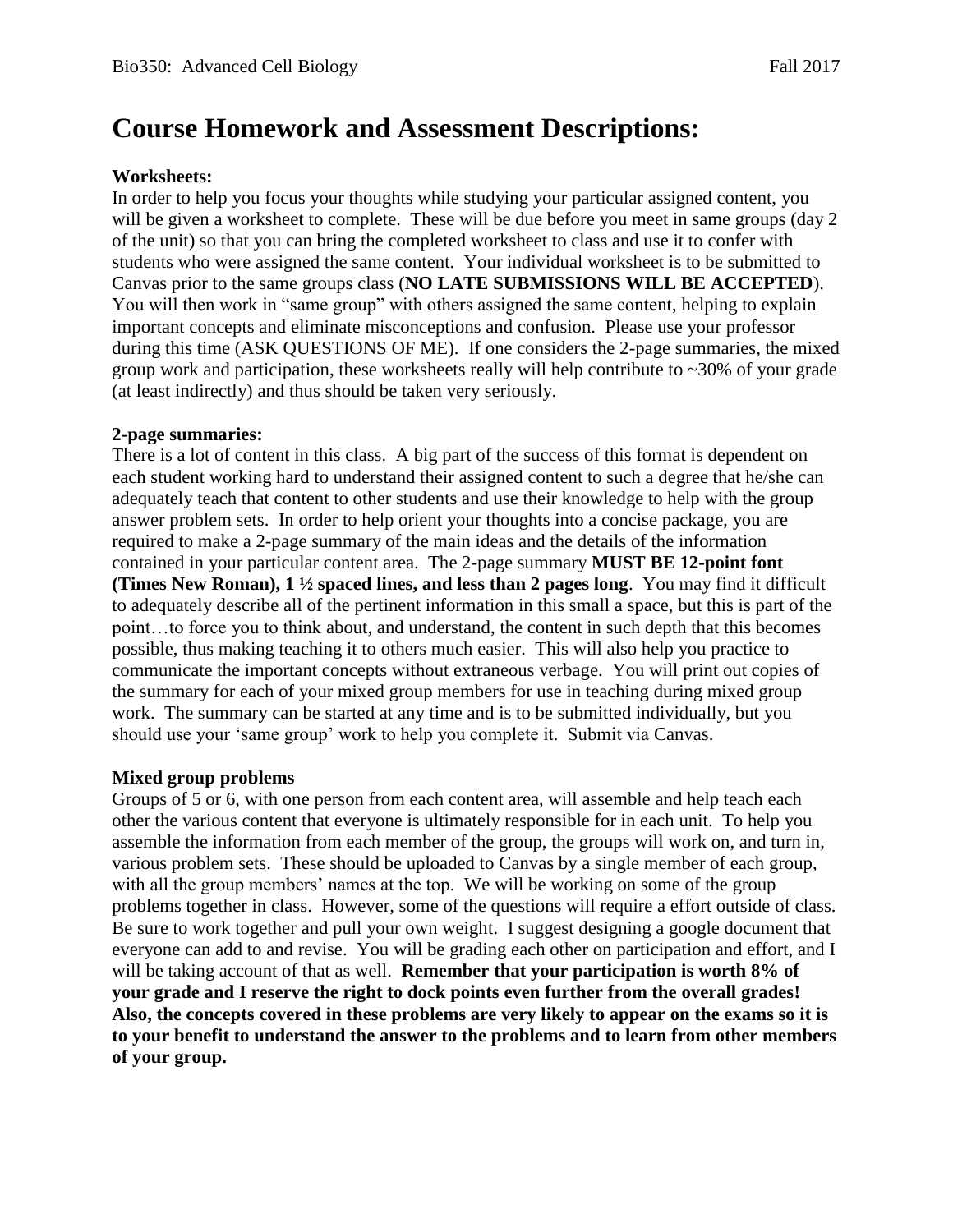## Crossword puzzle:

I will be generating crossword puzzles using key terms from the chapter. You are to complete these individually. Although I like to focus more on concepts, memorizing and understanding terms is key to Cell biology. Hopefully, this will be a 'fun' activity that will help you study and recognize terms throughout the book. While completing the puzzles, make sure you understand the terms and their importance to the topic. *You are required to complete the Unit 1 crossword puzzle and 3 of the last 5 units. I suggest you complete them all for your benefit, but you have 2 that you can fail to turn in without penalty*.

## **Group participation / evaluation**

As this course is largely designed based on group work, a significant portion of your overall grade (8%) will be based on your preparation, participation, and contribution to class. **There will be opportunities for students to evaluate their fellow group members for preparation, contribution to group problems, and ability to convey their content to the rest of the group.**  Remember that your participation is worth 8% of your grade and I reserve the right to dock points even further from the overall grades!

### **Midterms and Final exam**

There will be three scheduled midterms throughout the semester. These midterms will be given during the scheduled laboratory times. Tests will be a combination of multiple choice, short answer / problems, and essay. Each mid-term will mainly cover the recent material. However, since all of science is cumulative, you will still be responsible for material covered earlier in the sense that comprehension of this material may be key to answering questions on new material. The final exam will be approximately 40% new material and 60% cumulative. **You must take the final exam at the scheduled place and time.** 

### **Primary literature presentation**

During each lecture, one of the groups will be assigned to cover a primary literature article on the topic material. Your group will be presenting the article in a  $30 - 45$  minute, journal club-style presentation during the lab period. Although **you will not be required to write a worksheet or 2-page summary on the content of this article**, you should still come to the mixed groups prepared to participate. **Participation is key to your own learning**, and some of the group problems and content will require knowledge from the primary literature article. See the guidelines for article presentation for helpful hints, presentation formatting, and the grading rubric on this particular project.

### **Feedback**

As you go through each unit, please let me know what concepts are clear, and which need extra clarification during the concept clarification classes. Also, I have continuously revised this course format to help make it as good as possible. However, I understand that people are different so please give me feedback throughout the course so that I can continue to make this better and optimize your learning experience. I also work very hard to give you feedback on assignments, etc. Use this to your advantage to learn and prepare for the exams.

### **Laboratory work**

See laboratory syllabus for detailed information.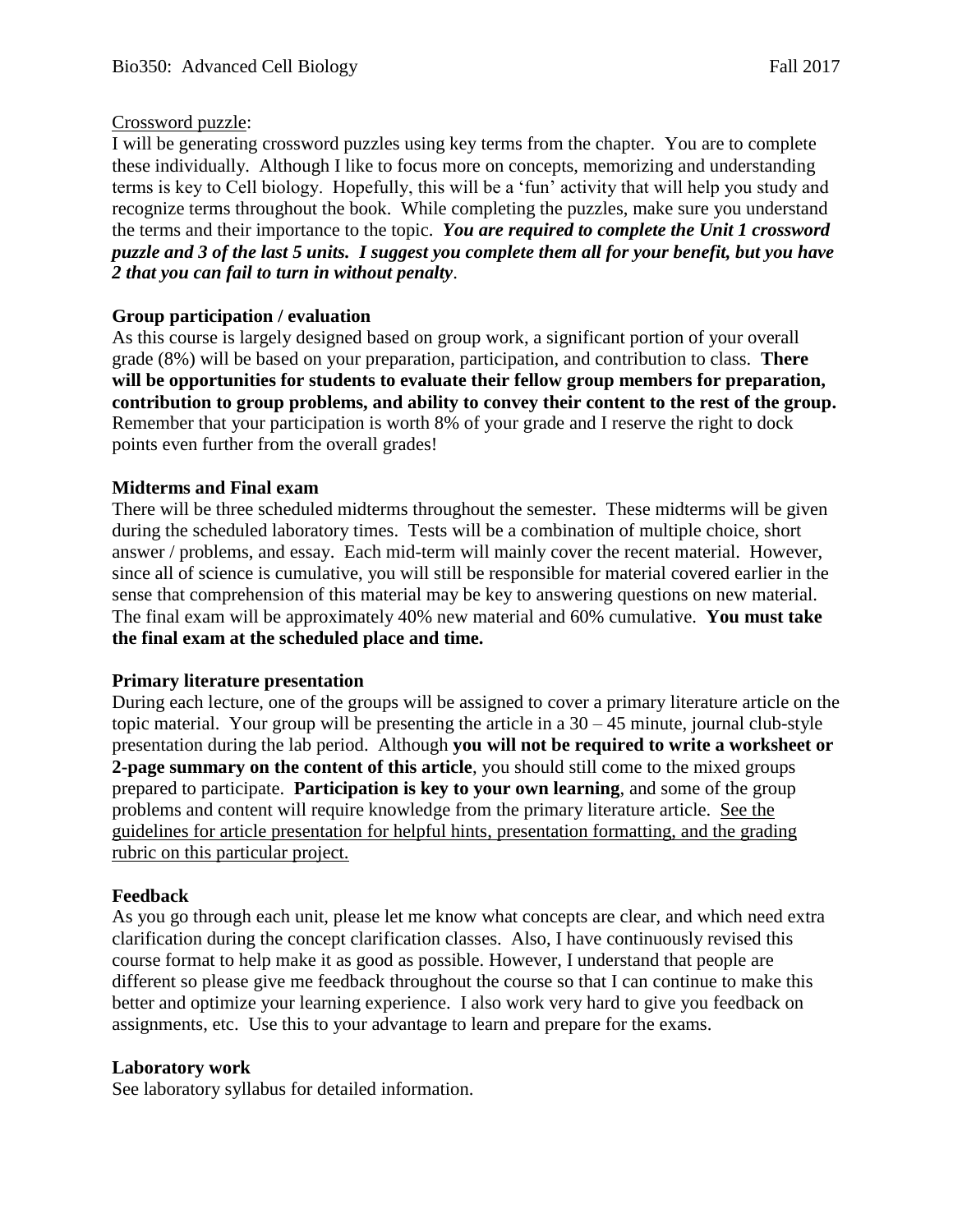## ACADEMIC HONESTY:

Students should demonstrate academic honesty by doing original work and by giving appropriate credit to the ideas of others. As explained in the university catalog, academic dishonesty is the act of presenting information, ideas, and/or concepts as one's own when in reality they are the results of another person's creativity and effort. Violations of university academic honesty include cheating, plagiarism, falsification, aiding the academic dishonesty of others, or malicious misuse of university resources. A faculty member who believes a situation involving academic dishonesty has been detected may assign a failing grade for a) that particular assignment or examination, and/or b) the course following the procedure in the university catalog. Students may appeal also using the procedure in the university catalog. See Academic Policies for further information.

### Academic accommodations:

While all students are expected to meet the minimum standards for completion of this course as established by the instructor, students with disabilities may require academic adjustments, modifications or auxiliary aids/services. At Point Loma Nazarene University (PLNU), these students are requested to register with the Disability Resource Center (DRC), located in the Bond Academic Center. [\(DRC@pointloma.edu](mailto:DRC@pointloma.edu) or 619-849-2486). The DRC's policies and procedures for assisting such students in the development of an appropriate academic adjustment plan (AP) allows PLNU to comply with Section 504 of the Rehabilitation Act and the Americans with Disabilities Act. Section 504 (a) prohibits discrimination against students with special needs and guarantees all qualified students equal access to and benefits of PLNU programs and activities. After the student files the required documentation, the DRC, in conjunction with the student, will develop an AP to meet that student's specific learning needs. The DRC will thereafter email the student's AP to all faculty who teach courses in which the student is enrolled each semester. The AP must be implemented in all such courses.

If students do not wish to avail themselves of some or all of the elements of their AP in a particular course, it is the responsibility of those students to notify their professor in that course. PLNU highly recommends that DRC students speak with their professors during the first two weeks of each semester about the applicability of their AP in that particular course and/or if they do not desire to take advantage of some or all of the elements of their AP in that course.

### FERPA POLICY

In compliance with federal law, neither PLNU student ID nor social security number should be used in publicly posted grades or returned sets of assignments without student written permission. This class will meet the federal requirements by (Note: each faculty member should choose one strategy to use: distributing all grades and papers individually; requesting and filing written student permission; or assigning each student a unique class ID number not identifiable on the alphabetic roster.). Also in compliance with FERPA, you will be the only person given information about your progress in this class unless you have designated others to receive it in the "Information Release" section of the student portal. See Policy Statements in the (undergrad/ graduate as appropriate) academic catalog.

**FINAL EXAMINATION POLICY** - Successful completion of this class requires taking the final examination on its scheduled day. The final examination schedule is posted on the Class Schedules site. NO requests for early examinations or alternative days will be approved.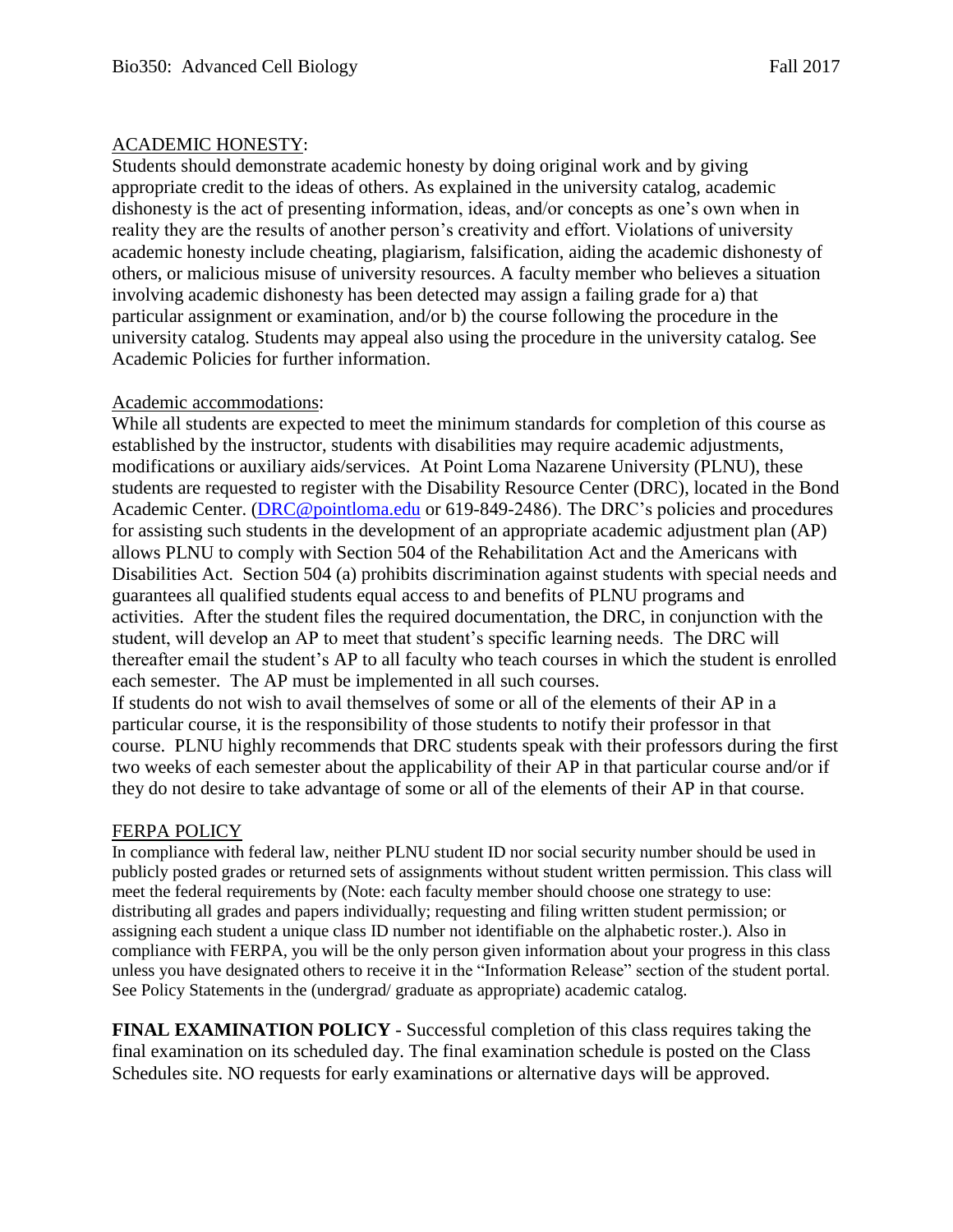| <b>Week</b>                  | Unit                            | <b>Date</b>                              | <b>Topic</b>                                                              | <b>Textbook</b><br><b>Reference</b>                                            | <b>Homework due</b><br>(due prior to class)                     |  |
|------------------------------|---------------------------------|------------------------------------------|---------------------------------------------------------------------------|--------------------------------------------------------------------------------|-----------------------------------------------------------------|--|
| Week<br>$\bm{l}$             | Unit<br>1                       | $8 - 28$<br>(Tues)<br>$8-29$<br>$8 - 31$ | Course introduction, Chapter 1,<br>$Ch. 3, Ch. 8$ (review<br>information) | Ch 1 (review),<br>Ch. 3; Pg 149-169.<br>Ch. 8; Pg 439-445,<br>Ch.9; Pg 529-562 |                                                                 |  |
|                              |                                 | $9 - 3$                                  |                                                                           |                                                                                | Unit 1 Crossword                                                |  |
|                              |                                 |                                          | No class: Labor day                                                       |                                                                                | Unit 1 worksheet.                                               |  |
| Week                         | Unit                            | $9 - 5$                                  | Unit 2 introduction                                                       | $Ch. 10 - Ch. 11$                                                              |                                                                 |  |
| $\overline{2}$               | $\boldsymbol{2}$                | $9 - 7$                                  | Group work (same groups)                                                  | $Ch. 10 - Ch. 11$                                                              | Unit 2 individual<br>worksheet                                  |  |
| Week<br>$\boldsymbol{\beta}$ |                                 | $9 - 10$                                 | Cell membranes; mixed groups                                              | $Ch 10 - 11$<br>(cont.)                                                        | Unit $2 - 2$ -page<br>summary                                   |  |
|                              | Unit<br>$\overline{2}$          | $9-12$                                   | (teaching)                                                                |                                                                                |                                                                 |  |
|                              |                                 | $9 - 14$                                 | Cell membranes; concept<br>clarification                                  |                                                                                |                                                                 |  |
| Week                         |                                 | $9 - 17$                                 |                                                                           |                                                                                |                                                                 |  |
|                              | Unit<br>$\overline{2}$          | $9-19$                                   | Cell membranes; concept<br>clarification                                  | $Ch 10 - 11$                                                                   |                                                                 |  |
| $\boldsymbol{4}$             |                                 | $9 - 21$                                 |                                                                           | (cont.)                                                                        | Unit 2 crossword                                                |  |
| <b>Exam</b>                  |                                 | <b>Tuesday 9-25; Lab Period</b>          |                                                                           | <b>Exam I</b> (covers Ch. 1, 3, 8-11)                                          |                                                                 |  |
| Week<br>5                    | Unit<br>$\overline{\mathbf{3}}$ | $9 - 24$                                 | Intracellular trafficking;<br>introductory activity                       |                                                                                | Unit 2 mixed group<br>problems and group<br>participation eval. |  |
|                              |                                 | $9 - 26$                                 | Group work (same groups)                                                  | Ch. 12 - 13                                                                    | Unit 3 individual<br>worksheet                                  |  |
|                              |                                 | $9 - 28$                                 | Intracellular trafficking: Mixed<br>group teaching                        |                                                                                | Unit $3 - 2$ -page<br>summary                                   |  |
| Week<br>6                    | Unit<br>3                       | $10-1$                                   | Intracellular trafficking: Mixed<br>group teaching                        | Ch. 12 - 13                                                                    |                                                                 |  |
|                              |                                 | $10-3$                                   | Intracellular vesicular                                                   |                                                                                |                                                                 |  |
|                              |                                 | $10-5$                                   | trafficking; concept clarification                                        |                                                                                |                                                                 |  |
|                              | Unit<br>3                       | $10-8$                                   | Intracellular vesicular traffic;                                          | Ch. 12 - 13                                                                    |                                                                 |  |
| Week<br>7                    |                                 | $10 - 10$                                | concept clarification (cont.)                                             |                                                                                | Unit 3 crossword                                                |  |
|                              | Unit<br>$\overline{\mathbf{4}}$ | $10 - 12$                                | Cell signaling; introductory<br>activity                                  | Ch. 15                                                                         | Unit 3 mixed group<br>problems and group<br>participation eval. |  |
| <b>Exam</b>                  |                                 | 10-16; Lab Period                        |                                                                           | <b>Exam 2</b> (covers Ch. 12-13)                                               |                                                                 |  |
| Week<br>8                    | Unit<br>$\overline{\mathbf{4}}$ | $10-15$                                  | Cell signaling; same groups                                               | Ch. 15                                                                         | Unit 4 individual<br>worksheet                                  |  |
|                              |                                 | $10-17$                                  | Cell signaling; mixed group<br>(teaching)                                 |                                                                                | Unit 4 - 2-page summary                                         |  |
|                              |                                 | $10-19$                                  | <b>No class: Fall break</b>                                               |                                                                                |                                                                 |  |

# **TENTATIVE COURSE SCHEDULE**: